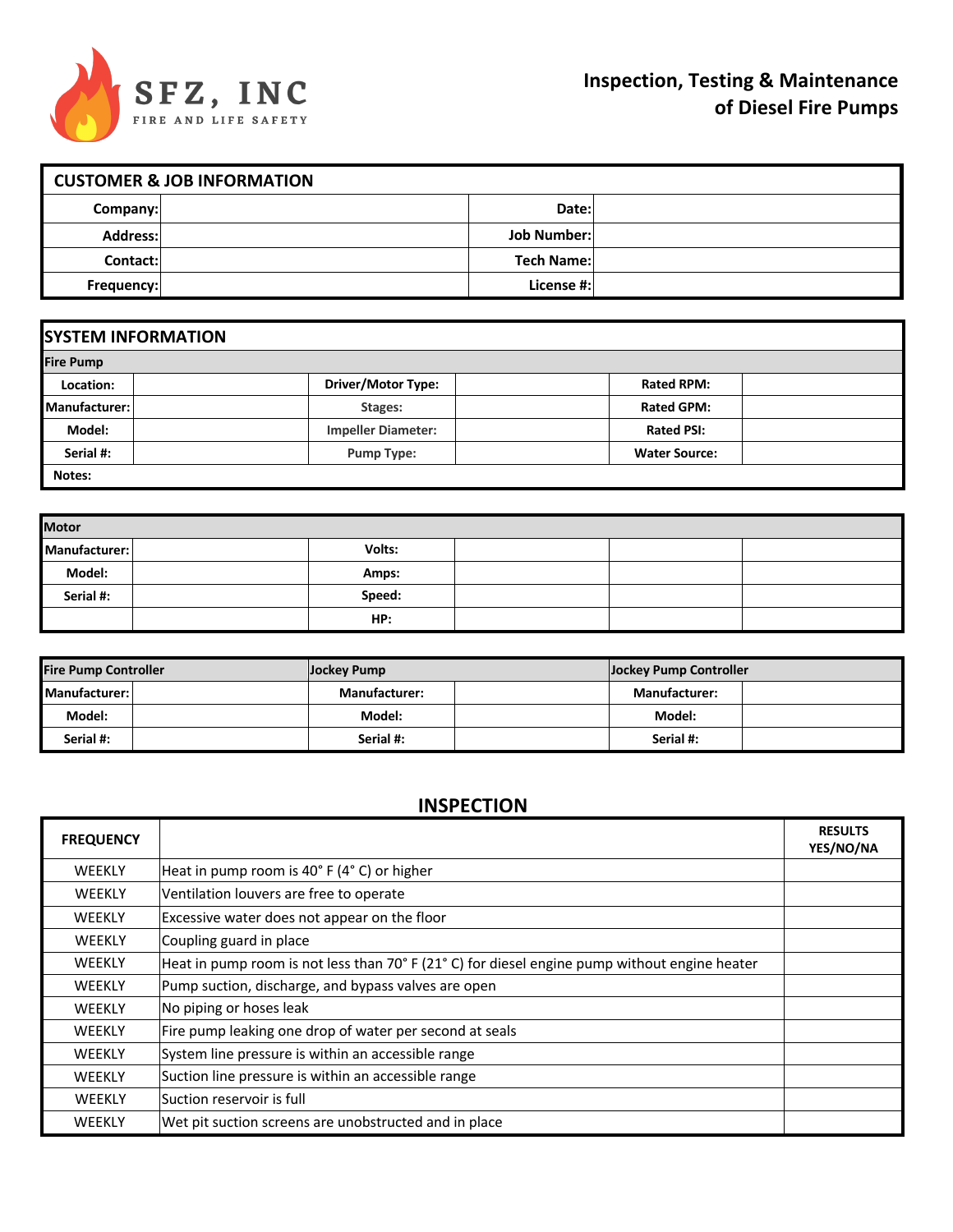

## **Inspection, Testing & Maintenance of Diesel Fire Pumps**

| <b>WEEKLY</b> | Waterflow test valves are in closed position, hose connection valve is closed, and the line to test<br>valves is free of water. |  |
|---------------|---------------------------------------------------------------------------------------------------------------------------------|--|
| <b>WEEKLY</b> | Diesel fuel tank is at least 2/3 full                                                                                           |  |
| <b>WEEKLY</b> | Controller selector switch is in "auto" position                                                                                |  |
| <b>WEEKLY</b> | Voltage readings for two batteries are within an acceptable range                                                               |  |
| <b>WEEKLY</b> | Charging current readings are within acceptable range for batteries                                                             |  |
| <b>WEEKLY</b> | Pilot lights for batteries are "on" or battery failure pilot lights are "off"                                                   |  |
| <b>WEEKLY</b> | All alarm pilot lights are "off"                                                                                                |  |
| <b>WEEKLY</b> | Record engine running time from meter                                                                                           |  |
| <b>WEEKLY</b> | Oil level is within acceptable range in right angle gear drive pumps                                                            |  |
| <b>WEEKLY</b> | Crankcase oil level is within acceptable range                                                                                  |  |
| <b>WEEKLY</b> | Cooling water level is within acceptable range                                                                                  |  |
| <b>WEEKLY</b> | Electrolyte level in batteries is within acceptable range                                                                       |  |
| <b>WEEKLY</b> | Battery terminals are free of corrosion                                                                                         |  |
| <b>WEEKLY</b> | Water-jacket heater is operational                                                                                              |  |
| <b>ANNUAL</b> | Test main relief valve                                                                                                          |  |
| <b>ANNUAL</b> | Check exhaust system and drain condensate trap                                                                                  |  |

#### **GENERAL INSPECTION COMMENTS**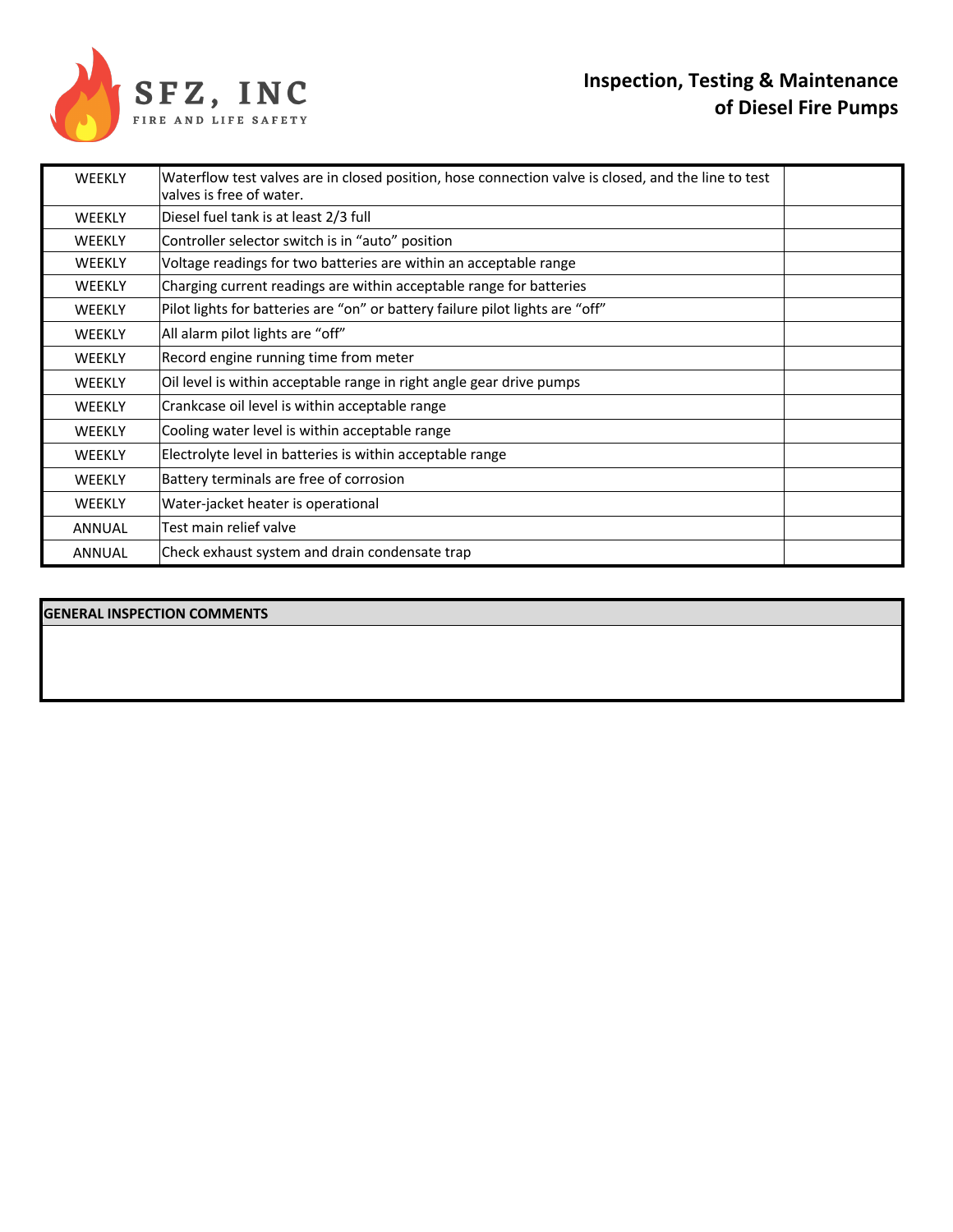

## **Inspection, Testing & Maintenance of Diesel Fire Pumps**

#### **TESTING**

|               |                                                                                                    | <b>RESULTS</b><br>YES/NO/NA |
|---------------|----------------------------------------------------------------------------------------------------|-----------------------------|
| <b>WEEKLY</b> | Pertinent notifications made before testing                                                        |                             |
| <b>WEEKLY</b> | Fire pump in service                                                                               |                             |
| <b>WEEKLY</b> | Pump operates for 30 minutes?                                                                      |                             |
| <b>WEEKLY</b> | Record pump's highest and lowest pressure on the fire pump control log.                            |                             |
| <b>WEEKLY</b> | Record pressure switch or pressure transducer and compare with pump discharge gauge                |                             |
| <b>WEEKLY</b> | Check packing gland tightness (slight leak at no flow)                                             |                             |
| <b>WEEKLY</b> | Adjust gland nuts if necessary                                                                     |                             |
| <b>WEEKLY</b> | Check packing boxes, bearings or pump casing for overheating                                       |                             |
| <b>WEEKLY</b> | Check for unusual noise or vibration                                                               |                             |
| <b>WEEKLY</b> | Circulation (casing) relief valve functions correctly                                              |                             |
| <b>WEEKLY</b> | Record time for diesel engine to crank<br>Time:<br>$\bullet$                                       |                             |
| <b>WEEKLY</b> | Record time for diesel engine to reach running speed<br>Time:                                      |                             |
| <b>WEEKLY</b> | Check oil pressure gauge, speed indictator, and water and oil temperatures while engine is running |                             |
| <b>WEEKLY</b> | Check heat exchanger for cooling water flow                                                        |                             |
| <b>WEEKLY</b> | Operate speed governor (internal combustion engines only)                                          |                             |
| <b>ANNUAL</b> | Test main relief valve                                                                             |                             |
| <b>ANNUAL</b> | Diesel fuel                                                                                        |                             |
| <b>ANNUAL</b> | Fuel pump alarm signals                                                                            |                             |
| <b>ANNUAL</b> | Tank vest and overflow piping unobstructed                                                         |                             |
| <b>ANNUAL</b> | Check exhaust system for excessive backpressure                                                    |                             |
| <b>ANNUAL</b> | Supervisory signal for high cooling water temperature                                              |                             |

| <b>WEEKLY/MONTHLY TEST READINGS</b> |     |                                                  |     |  |  |
|-------------------------------------|-----|--------------------------------------------------|-----|--|--|
| <b>Fire Pump</b>                    |     | <b>Pump Churn</b>                                |     |  |  |
| <b>Start Pressure</b>               | psi | <b>Suction Pressure</b><br><b>Before Test:</b>   | psi |  |  |
| <b>Stop Pressure</b>                | psi | <b>Discharge Pressure</b><br><b>Before Test:</b> | psi |  |  |
| <b>Jockey Pump</b>                  |     |                                                  |     |  |  |
| <b>Start Pressure</b>               | psi | <b>Suction Pressure</b><br><b>During Test:</b>   | psi |  |  |
| <b>Stop Pressure</b>                | psi | <b>Discharge Pressure</b><br><b>During Test:</b> | psi |  |  |

**GENERAL TESTING COMMENTS**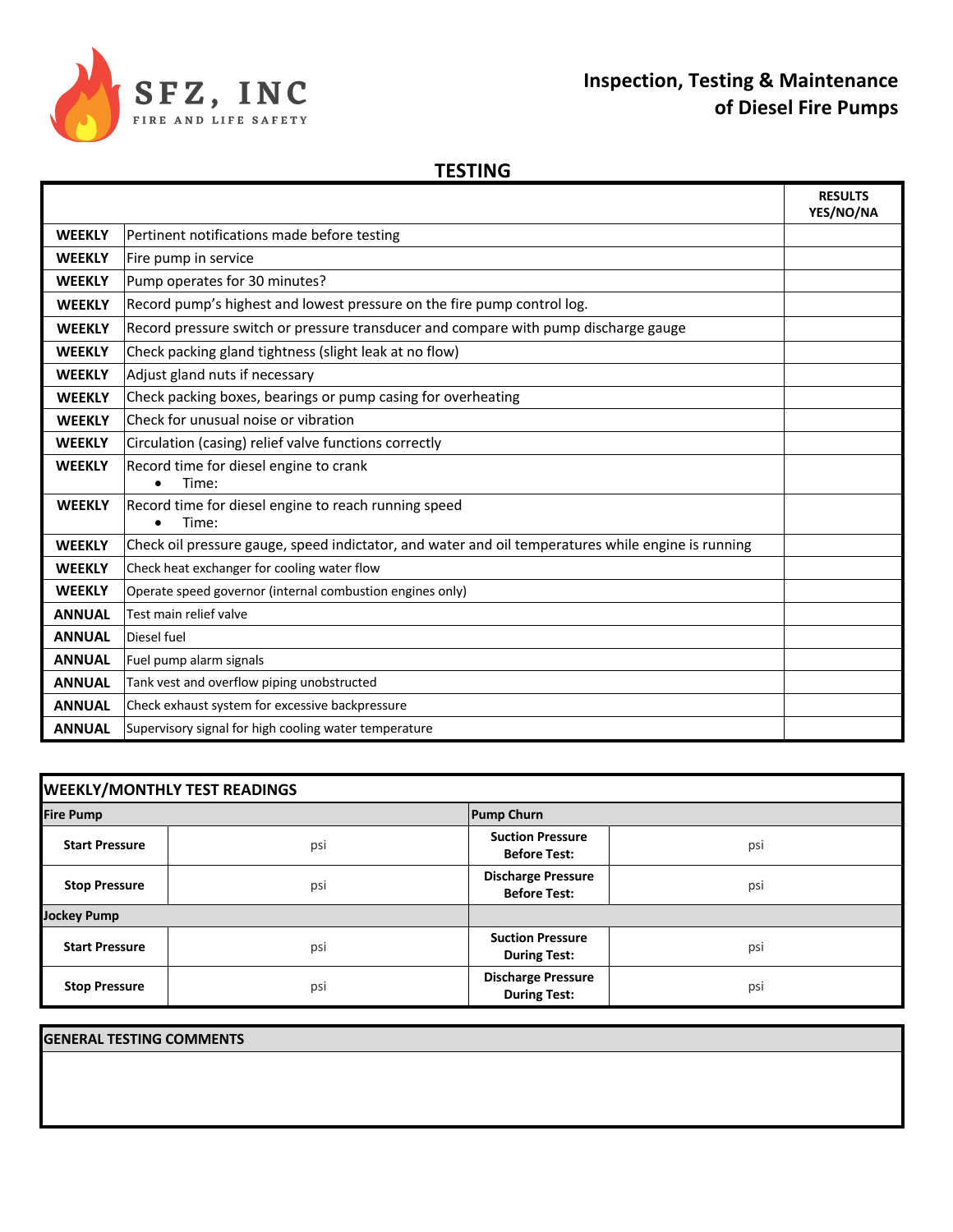

### **MAINTENANCE/CLEANING**

|               |                                                                                                       | <b>RESULTS</b><br>YES/NO/NA |
|---------------|-------------------------------------------------------------------------------------------------------|-----------------------------|
| <b>ANNUAL</b> | Active fuel maintenance system                                                                        |                             |
| <b>ANNUAL</b> | Change fuel filter every 50 operating hours or annually                                               |                             |
| <b>ANNUAL</b> | Oil change (50 hour max)                                                                              |                             |
| <b>ANNUAL</b> | Oil filter(s) (50 hour max)                                                                           |                             |
| <b>ANNUAL</b> | Replace circulating water filter                                                                      |                             |
| <b>ANNUAL</b> | Check specific gravity, state of charge, and charger rates for battery system                         |                             |
| <b>ANNUAL</b> | <b>IClean terminals</b>                                                                               |                             |
| <b>ANNUAL</b> | Check battery cranking voltage exceeds 9 volts for a 12 volt system and 18 volts for a 24 volt system |                             |

#### **GENERAL MAINTENANCE COMMENTS**

| <b>ANNUAL PERFORMANCE TEST</b> |                                  |                                    |                                   |                            |              |             |                             |
|--------------------------------|----------------------------------|------------------------------------|-----------------------------------|----------------------------|--------------|-------------|-----------------------------|
| <b>Flow</b>                    | <b>Suction Pressure</b><br>(PSI) | <b>Discharge</b><br>Pressure (PSI) | <b>Net Pump</b><br>Pressure (PSI) | <b>Pump Speed</b><br>(RPM) | <b>Volts</b> | <b>Amps</b> | <b>Actual Flow</b><br>(GPM) |
| Churn 0%                       |                                  |                                    |                                   |                            |              |             |                             |
| <b>Rated 100%</b>              |                                  |                                    |                                   |                            |              |             |                             |
| Peak 150%                      |                                  |                                    |                                   |                            |              |             |                             |
| Notes on                       |                                  |                                    |                                   |                            |              |             |                             |
| Test:                          |                                  |                                    |                                   |                            |              |             |                             |

| <b>DEFICIENCIES</b>      |                             |  |  |  |  |  |
|--------------------------|-----------------------------|--|--|--|--|--|
| Description of the issue | Take a picture of the issue |  |  |  |  |  |
|                          |                             |  |  |  |  |  |
|                          |                             |  |  |  |  |  |
|                          |                             |  |  |  |  |  |
|                          |                             |  |  |  |  |  |

**CLOSING**

| Date & Time | המד  |  |
|-------------|------|--|
| Complete    | anıc |  |